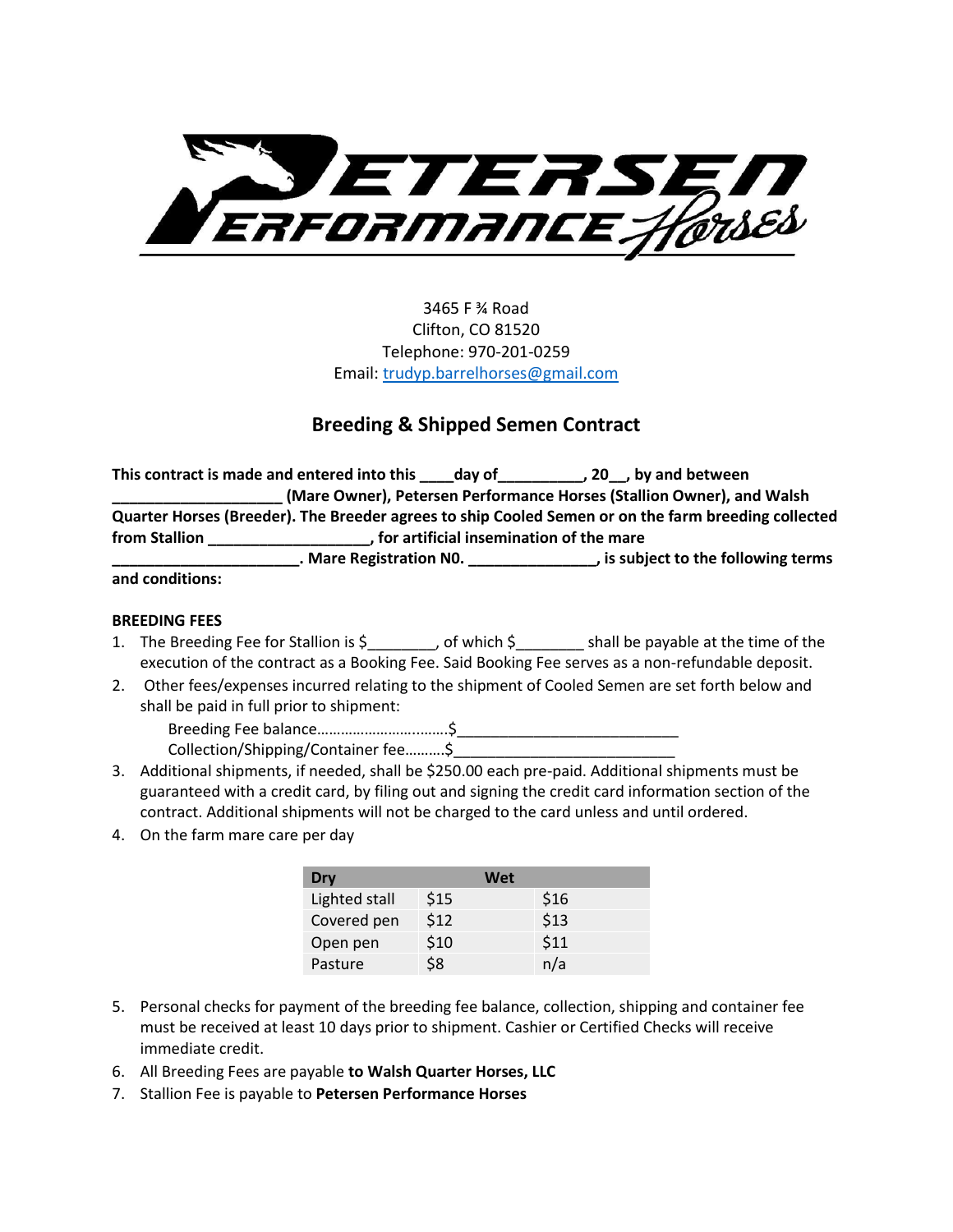## **REQUIRED BREEDING DOCUMENTATION**

- 8. The following documentation shall be delivered to Breeder at the time this contract is executed:
	- a. A copy of Mare's Registration papers.

## **COLLECTION OF SEMEN**

- 9. Collection/Shipping days for Cooled Semen shall be Monday, Wednesday, and Friday only, for delivery on Tuesday, Thursday, and Saturday only.
- 10. Semen may be requested at any time however, a contract for Cooled Semen does not guarantee that Semen will be available on the day you submit your request. All requests for Shipped Semen will be filled as received, subject to availability.
- 11. All requests for Semen must be made by **2 p.m**. (Mountain Standard Time) to **Penny Walsh** the day before collection. This is subject to having a finalized breeding agreement in place and all required fees having been paid in full.
- 12. All requests for Semen, cancellations and shipment inquiries shall be directed to **Penny Walsh at 970-249-0998**

## **SHIPMENT OF SEMEN**

- 13. Breeder reserves the right to approve **ALL** locations where Semen will be shipped and will **ONLY** ship to those locations where Cooled Semen will be handled properly.
- 14. Semen will be shipped via Federal Express priority overnight delivery, which generally arrives by 10 a.m. the following day. Certain types of Federal Express services are not available in some areas. It is the Mare Owner's responsibility to contact Federal Express to learn of any delivery limitations in his/her area and to notify the Breeder of how the shipment can reach him/her the next day. Any additional charges/fees for alternative shipping will be billed to the Mare Owner.
- 15. If the Mare Owner wishes to be advised of shipment tracking information, the Mare Owner shall notify Walsh Quarter Horses, LLC at 970-249-0998, in advance of the shipment.
- 16. No warranty, express or implied, shall accompany the Cooled Semen transferred under terms of this agreement. Even though the Breeder will make every attempt to get Cooled Semen to your Mare timely and in good condition, Mare Owner acknowledges that Breeder cannot guarantee delivery within a certain time period, nor that the Cooled Semen will safely reach the insemination destination without losing some of its integrity, quality or characteristics.

## **COOLED SEMEN HANDLING**

- 17. Mare must be inseminated within 48 hours after collection of the Semen by a licensed veterinarian or technician. Please note that the calculation of 48 hours begins with the time of collection, **NOT**  the time of receipt/delivery of the Semen at the insemination destination.
- 18. The Semen shipped may be used for the Mare designated in this Contract **ONLY** and may not be used to inseminate any other mares.

#### **LIVE FOAL GUARANTEE**

- 19. Mare owner must furnish a veterinary certificate confirming that Mare is or is not in foal as a result of the Cooled Semen insemination within 60 days post breeding. Failure to notify Breeder within 60 days will void the Live Foal Guarantee.
- 20. Live foal shall be defined as a foal that shall stand and nurse without assistance and survive the first 24 hours. If the mare aborts the foal, the foal is stillborn, the foal does not survive longer than 24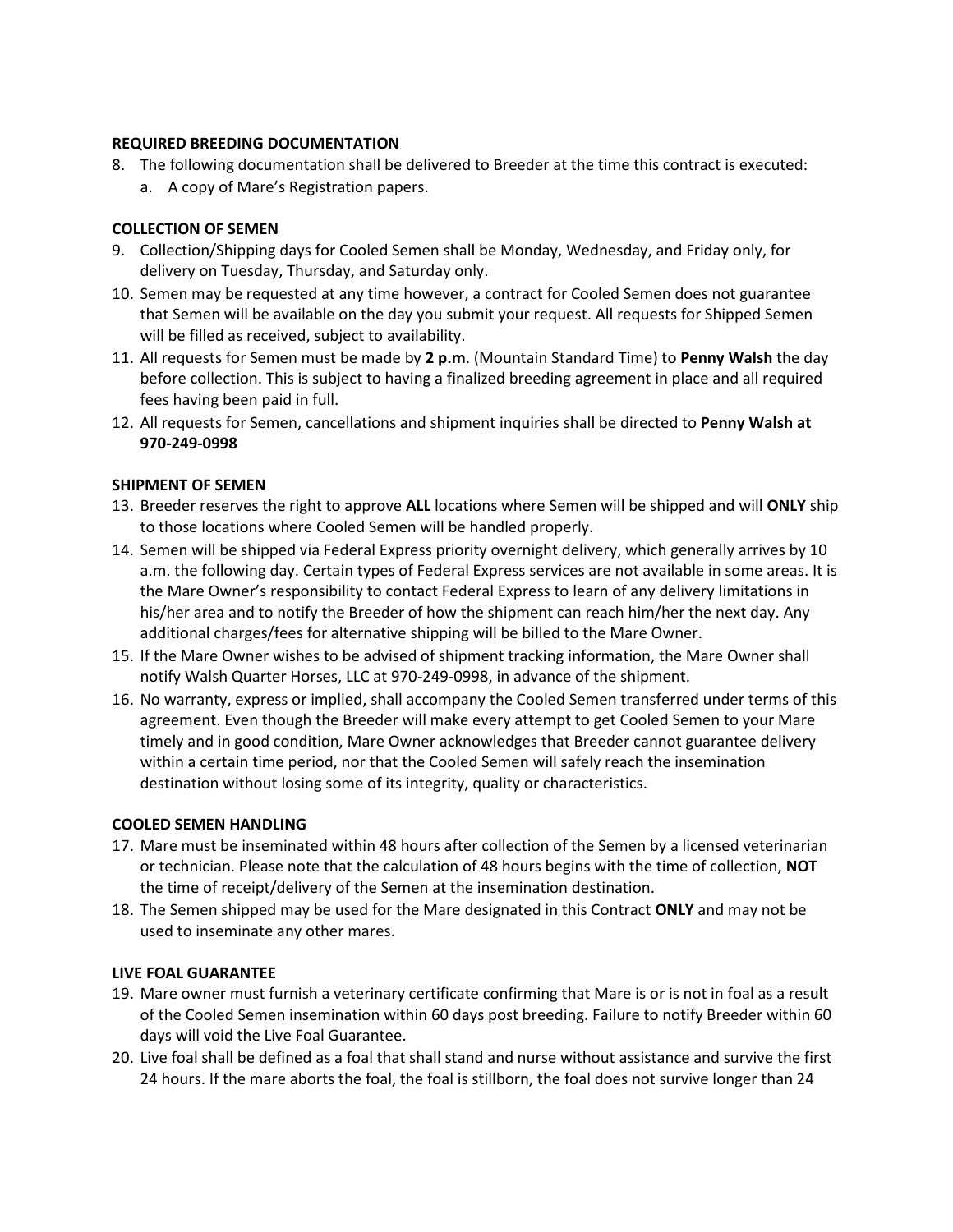hours, or if the Mare does not settle, a return season will be guaranteed for the following year, provided proper notification is given to Breeder.

- 21. Proper notification shall be defined as written certification by a licensed veterinarian within seven days from the date Mare is proved not to be in foal or loses her foal as set forth above. Mare Owner must certify that such abortion or death did not result from any act or omission of the Mare Owner. Failure to provide notification as set forth above shall void the Live Foal Guarantee.
- 22. The Live Foal Guarantee shall be void if Mare is abused, participates in a race, race training, a racing event, or otherwise participates in hazardous activity after being pronounced safe in foal.
- 23. Booster rhino pneumonitis vaccination must be administered as indicated by the Mare Owner's veterinarian as the Mare progresses through her pregnancy. Failure to do this will void the Live Foal Guarantee.
- 24. Mare Owner understands and agrees that neither Breeder nor Breeding Facility shall be held liable for loss, abortion or death of said foal.

## **REGISTRATION APPLICATION**

25. The Registration Application shall be issued to Mare Owner only after Mare Owner has notified Breeder that said Mare has produced live foal and, only after payment of all bills due on said Mare have been received. Requests may be made in writing or by phone.

## **VETERINARY INFORMATION FOR DELIVERY OF COOLED SEMENT**

| Emergency Number <b>Emergency</b> Number |  |  |  |  |  |
|------------------------------------------|--|--|--|--|--|

#### **CREDIT CARD INFORMATION**

We accept all Major Credit Cards, Cashier's check or personal check for payments of the Breeding Fees, Booking Fee, and Shipping and Collection Fees.

|                                                                                                                                   | Card Number - - - - - Auth Code:                       |                             |  |  |
|-----------------------------------------------------------------------------------------------------------------------------------|--------------------------------------------------------|-----------------------------|--|--|
|                                                                                                                                   |                                                        |                             |  |  |
|                                                                                                                                   |                                                        | date: _____________________ |  |  |
| PAYMENT INFORMATION                                                                                                               |                                                        |                             |  |  |
|                                                                                                                                   |                                                        |                             |  |  |
|                                                                                                                                   |                                                        |                             |  |  |
|                                                                                                                                   | \$______________Collection, Shipping and Container Fee |                             |  |  |
| $\zeta$                                                                                                                           | Total                                                  |                             |  |  |
| <b>ADDITIONAL SHIPMENTS</b><br>I authorize that additional shipments may be charged to the credit card listed above when verbally |                                                        |                             |  |  |

**ordered by me or my Agent(s)** 

**Card Holder Signature: \_\_\_\_\_\_\_\_\_\_\_\_\_\_\_\_\_\_\_\_\_\_\_\_\_\_\_\_\_\_\_\_\_\_\_\_\_Date\_\_\_\_\_\_\_\_\_\_\_\_\_\_\_**